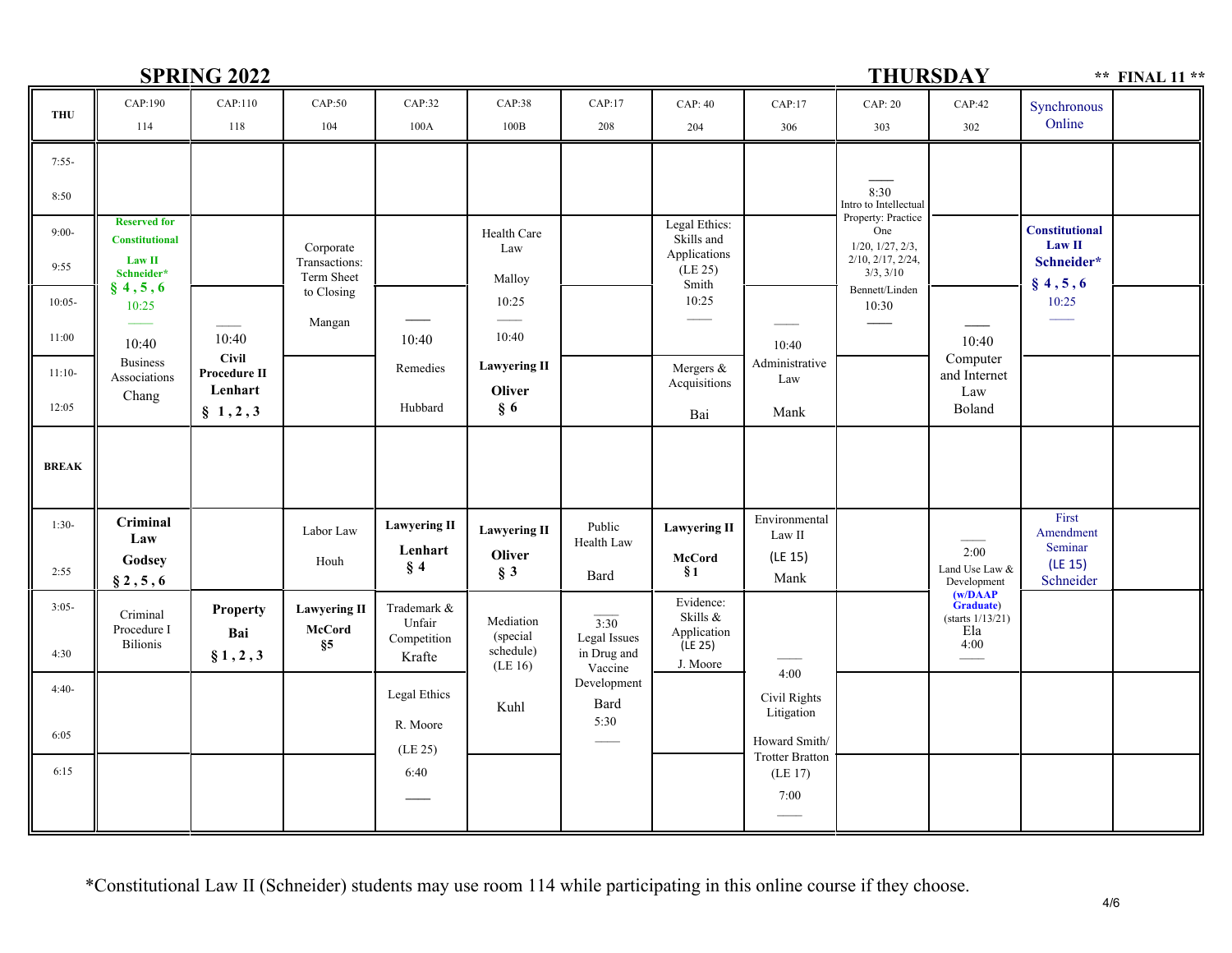## **SPRING 2022 FRIDAYFRI**7:55-8:50 9:00-9:55 10:05-11:00 11:10-12:05 **BREAK**1:30-2:55 3:05-4:30 4:40-6:05 6:15CAP:190114CAP:110118CAP:50104CAP:32100ACAP:38100BCAP:17208CAP:42302CAP:17306CAP: 40204CAP: 203032:00<br>
nnce Project<br>
ron/Caster/<br>
sy/Howe<br>
3:25<br>
5/ Innocence Project Bergeron/Caster/Godsey/Howe3:25 $\overline{\phantom{a}}$ **SET ANTICURAL CALLES CALLES CALLES CALLES CALLES CALLES CALLES CALLES CALLES CALLES CALLES CALLES CALLES CALLES CALLES CALLES CALLES CALLES CALLES CALLES CALLES CALLES CALLES CALLES CALLES CALLES CALLES CALLES CALLES CAL 1,2,3**